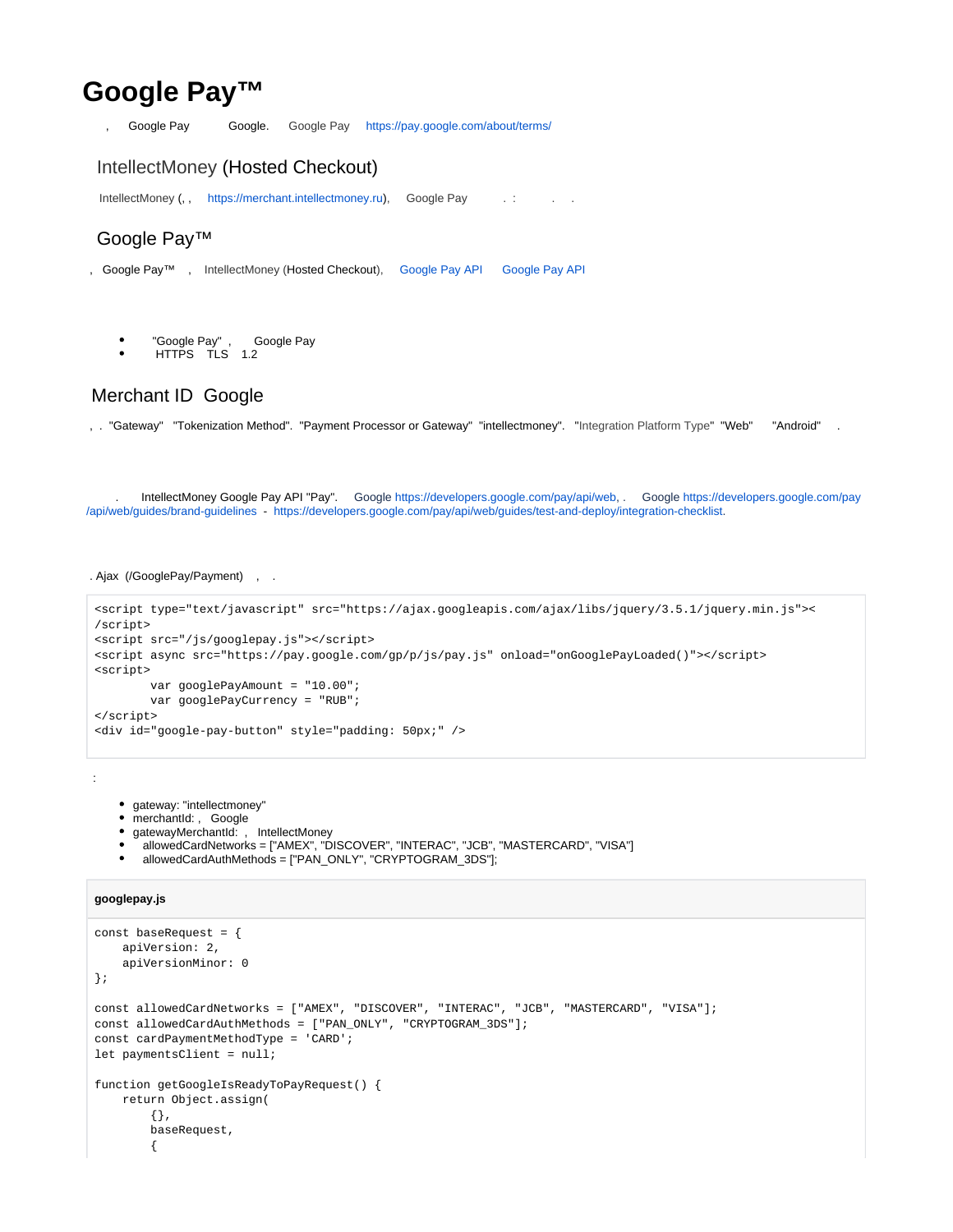```
 allowedPaymentMethods: [
\{ type: cardPaymentMethodType,
                    parameters: {
                        allowedAuthMethods: allowedCardAuthMethods,
                        allowedCardNetworks: allowedCardNetworks
 }
 }
           \overline{1} }
    );
}
function getGooglePaymentsClient() {
    if (paymentsClient === null) {
       paymentsClient = new google.payments.api.PaymentsClient({ environment: 'PRODUCTION' });
     }
    return paymentsClient;
}
function onGooglePayLoaded() {
    const paymentsClient = getGooglePaymentsClient();
    paymentsClient.isReadyToPay(getGoogleIsReadyToPayRequest())
        .then(function (response) {
            if (response.result) {
                addGooglePayButton();
 }
        })
        .catch(function (err) {
            // show error in developer console for debugging
            console.error(err);
        });
}
function addGooglePayButton() {
    const paymentsClient = getGooglePaymentsClient();
    const button = paymentsClient.createButton({ onClick: onGooglePaymentButtonClicked });
    document.getElementById('google-pay-button').appendChild(button);
}
function onGooglePaymentButtonClicked() {
    const paymentDataRequest = Object.assign(
        {},
        baseRequest,
        {
            merchantInfo: {
                merchantId: '12345678901234567890' //, Google
            },
            allowedPaymentMethods: [
\{ type: cardPaymentMethodType,
                    parameters: {
                        allowedAuthMethods: allowedCardAuthMethods,
                        allowedCardNetworks: allowedCardNetworks
, where \{ \} , we have the set of \{ \} ,
                    tokenizationSpecification: {
                        type: "PAYMENT_GATEWAY",
                        parameters: {
                           gateway: "intellectmoney",
                            gatewayMerchantId: "432143" // , IntellectMoney
 }
 }
 }
            ],
            transactionInfo: {
                totalPriceStatus: 'FINAL',
                totalPrice: googlePayAmount,
                countryCode: 'RU',
                currencyCode: googlePayCurrency
 }
        }
```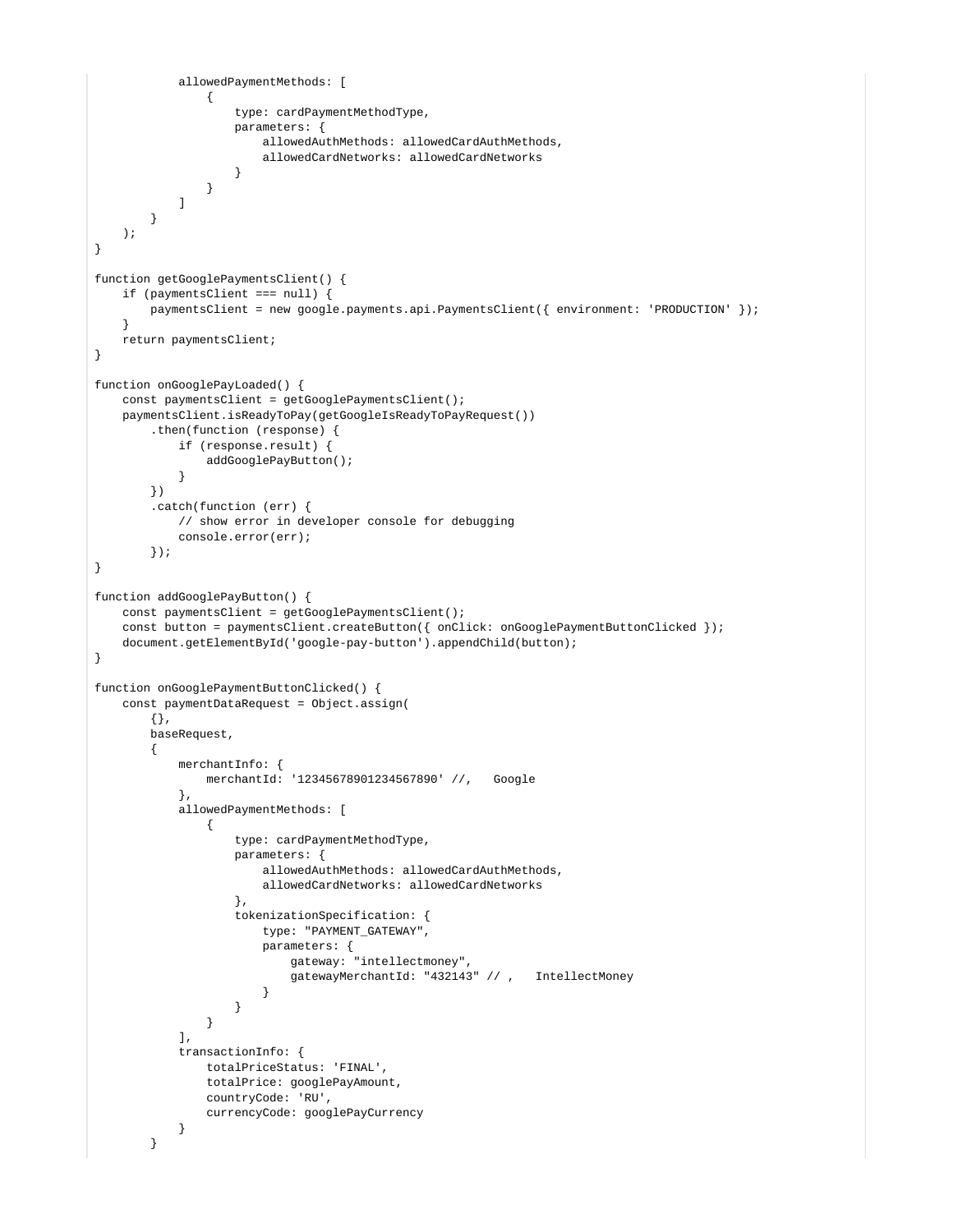```
 );
     const paymentsClient = getGooglePaymentsClient();
    paymentsClient.loadPaymentData(paymentDataRequest)
         .then(function (paymentData) {
            processPayment(paymentData);
         })
         .catch(function (err) {
             // show error in developer console for debugging
             console.error(err);
         });
}
function processPayment(paymentData) {
    console.log(paymentData);
     var status;
     $.ajax({
         cache: false,
         dataType: "json",
         type: "post",
         url: googlePayApiProcessUrl + "/GooglePay/Payment",
        data: "paymentTokenDataJson=" + encodeURIComponent(JSON.stringify(paymentData.paymentMethodData.
tokenizationData.token)),
         complete: function (data) {
             status = 'complete';
             if (data.Result.OperationId) {
                 // check payment processing state via getBankCardPaymentState
             }
         },
         error: function (e) {
            status = 'error';
         },
         success: function (e) {
             status = 'success';
         }
     });
}
```
, " G Pay"

payment IntellectMoney ( createInvoice()), .



POST- URL:

<https://api.intellectmoney.ru/merchant/latest/googlepay/pay>

:

|    | invoiceld            | $^{16}$<br>$\overline{\phantom{1}}$<br>IntellectMoney,<br>$\blacksquare$<br>$\ddot{\phantom{a}}$ |
|----|----------------------|--------------------------------------------------------------------------------------------------|
|    | returnUrl            | 3DS-<br>٠                                                                                        |
| IP | ipAddress            | IP                                                                                               |
|    | paymentTokenDataJson | Google Pay API                                                                                   |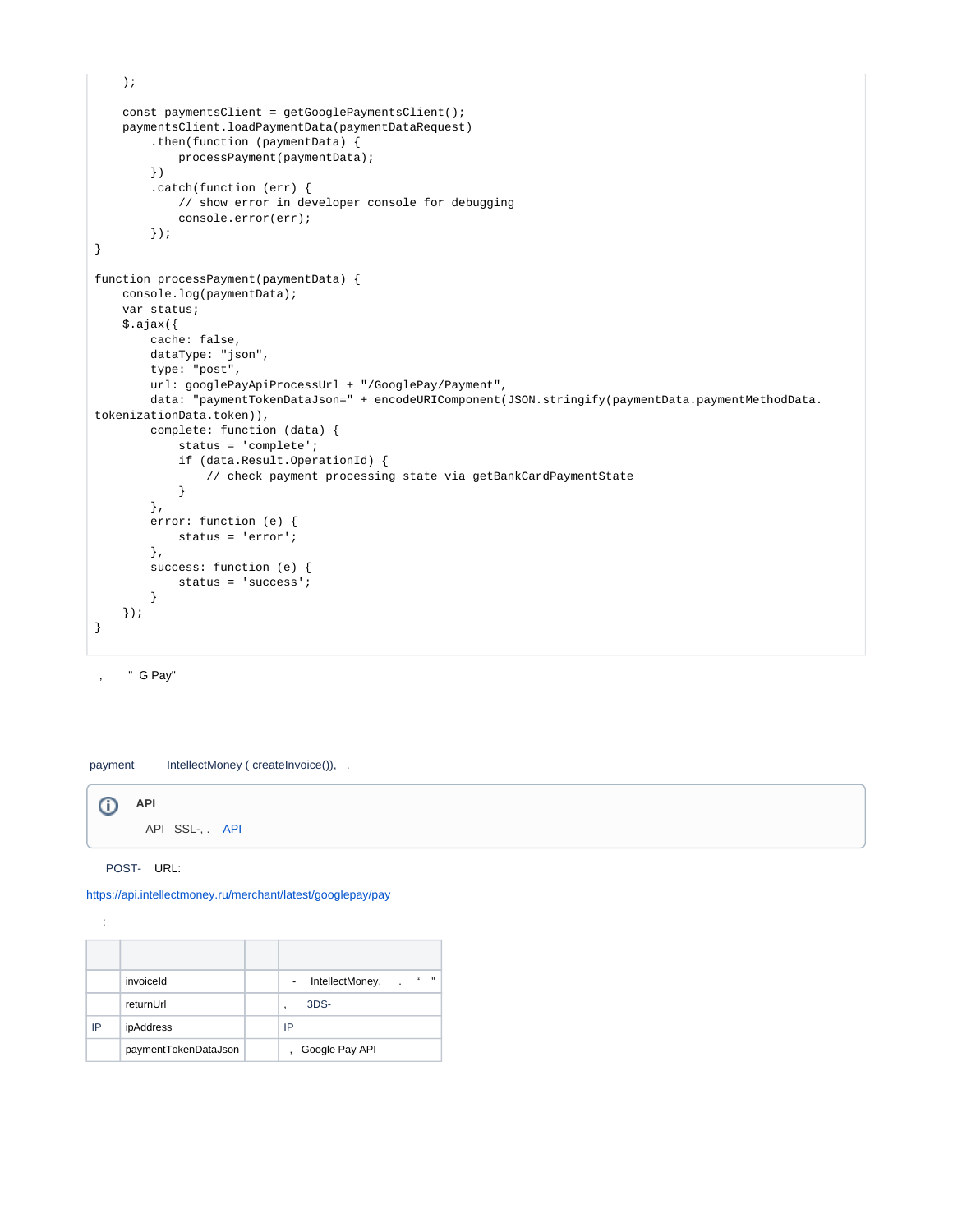```
Post /merchant/latest/googlepay/pay
HTTP/1.1 Host: api.intellectmoney.ru
Content-Type: application/x-www-form-urlencoded; charset=utf-8
invoiceId = 3496318551
returnUrl = https://mysite.com/returnUrl
ipAddress = 10.10.10.10
paymentTokenDataJson = {"signature":"MEUCIZ29vZ2xlIHBheSBkZWNvZGVkIHNpZ25hdHVyZSBkYXRhIChiaW5hcn...", ... }
```

```
<Response xmlns:xsd="http://www.w3.org/2001/XMLSchema" xmlns:xsi="http://www.w3.org/2001/XMLSchema-instance">
         <OperationState> 
                  <Code>0</Code> 
                  <Desc> </Desc> 
         </OperationState> 
         <OperationId>b294b231-9a77-427a-9866-f111e4c88515</OperationId> 
         <EshopId>0</EshopId> 
         <Result> 
                  <State> 
                          <Code>0</Code> 
                          <Desc> .</Desc> 
                  </State>
                  <OperationId> </OperationId>
         </Result>
</Response>
```
, .

:

IntellectMoney [getBankCardPaymentState\(\)](https://wiki.intellectmoney.ru/pages/viewpage.action?pageId=4849666#id-APImerchant2.0-GETBANKCARDPAYMENTSTATE-)

<span id="page-3-0"></span> Android, PaymentData IntellectMoney Google Pay API "Pay". Google <https://developers.google.com/pay/api/android/>, . Google [https://dev](https://developers.google.com/pay/api/android/guides/brand-guidelines) [elopers.google.com/pay/api/android/guides/brand-guidelines](https://developers.google.com/pay/api/android/guides/brand-guidelines) - [https://developers.google.com/pay/api/android/guides/test-and-deploy/integration](https://developers.google.com/pay/api/android/guides/test-and-deploy/integration-checklist)[checklist](https://developers.google.com/pay/api/android/guides/test-and-deploy/integration-checklist).

Google Pay API Google <https://github.com/google-pay/android-quickstart>

• gateway: "intellectmoney"

gatewayMerchantId: , IntellectMoney

#### **Kotlin**

```
private fun gatewayTokenizationSpecification(): JSONObject {
     return JSONObject().apply {
         put("type", "PAYMENT_GATEWAY")
         put("parameters", JSONObject(mapOf(
                 "intellectmoney",
                 "eshopId")))
     }
}
```
- allowedCardNetworks = ["AMEX", "DISCOVER", "INTERAC", "JCB", "MASTERCARD", "VISA"]
- allowedCardAuthMethods = ["PAN\_ONLY", "CRYPTOGRAM\_3DS"];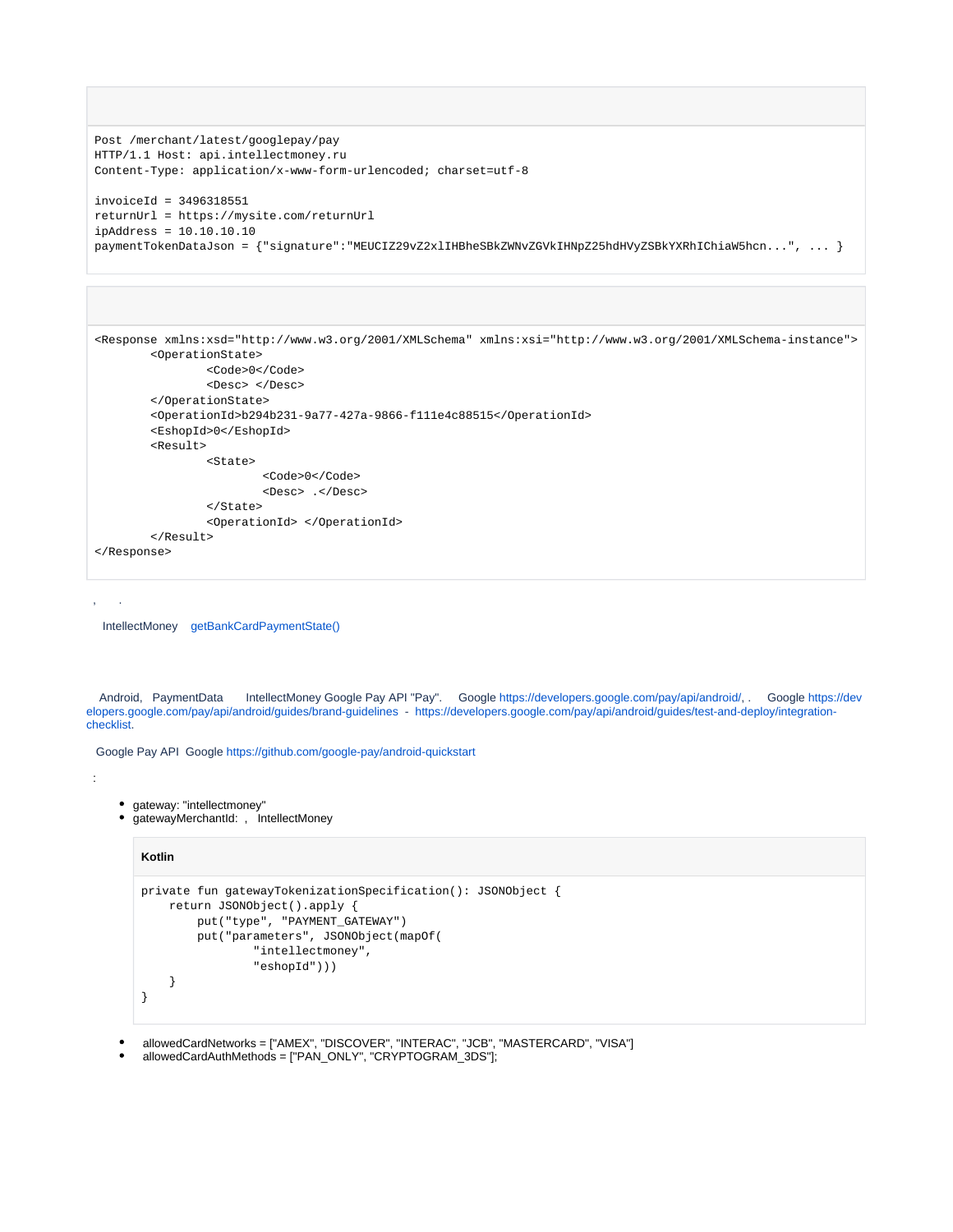```
Kotlin
private val allowedCardNetworks = JSONArray(listOf(
         "AMEX",
         "DISCOVER",
         "INTERAC",
         "JCB",
         "MASTERCARD",
         "VISA"))
private val allowedCardAuthMethods = JSONArray(listOf(
         "PAN_ONLY",
         "CRYPTOGRAM_3DS"))
```
#### paymentData.getPaymentMethodToken().getToken() POST- URL:

#### <https://api.intellectmoney.ru/merchant/latest/googlepay/pay>

|    | invoiceld            | $\mathfrak{c}\mathfrak{c}$<br>11<br>IntellectMoney,<br>$\sim$ |
|----|----------------------|---------------------------------------------------------------|
|    | returnUrl            | 3DS-<br>٠                                                     |
| IP | ipAddress            | IP                                                            |
|    | paymentTokenDataJson | Google Pay API                                                |

```
Post /merchant/latest/googlepay/pay
HTTP/1.1 Host: api.intellectmoney.ru
Content-Type: application/x-www-form-urlencoded; charset=utf-8
invoiceId = 3496318551
returnUrl = https://mysite.com/returnUrl
ipAddress = 10.10.10.10
paymentTokenDataJson = {"signature":"MEUCIZ29vZ2xlIHBheSBkZWNvZGVkIHNpZ25hdHVyZSBkYXRhIChiaW5hcn...", ... }
```

```
<Response xmlns:xsd="http://www.w3.org/2001/XMLSchema" xmlns:xsi="http://www.w3.org/2001/XMLSchema-instance">
         <OperationState> 
                 <Code>0</Code> 
                 <Desc> </Desc> 
         </OperationState> 
         <OperationId>b294b231-9a77-427a-9866-f111e4c88515</OperationId> 
         <EshopId>0</EshopId> 
         <Result> 
                  <State> 
                          <Code>0</Code> 
                          <Desc> .</Desc> 
                  </State>
                 <OperationId> </OperationId>
         </Result>
</Response>
```
IntellectMoney [getBankCardPaymentState\(\)](https://wiki.intellectmoney.ru/pages/viewpage.action?pageId=4849666#id-APImerchant2.0-GETBANKCARDPAYMENTSTATE-)

```
⊕
```
, .